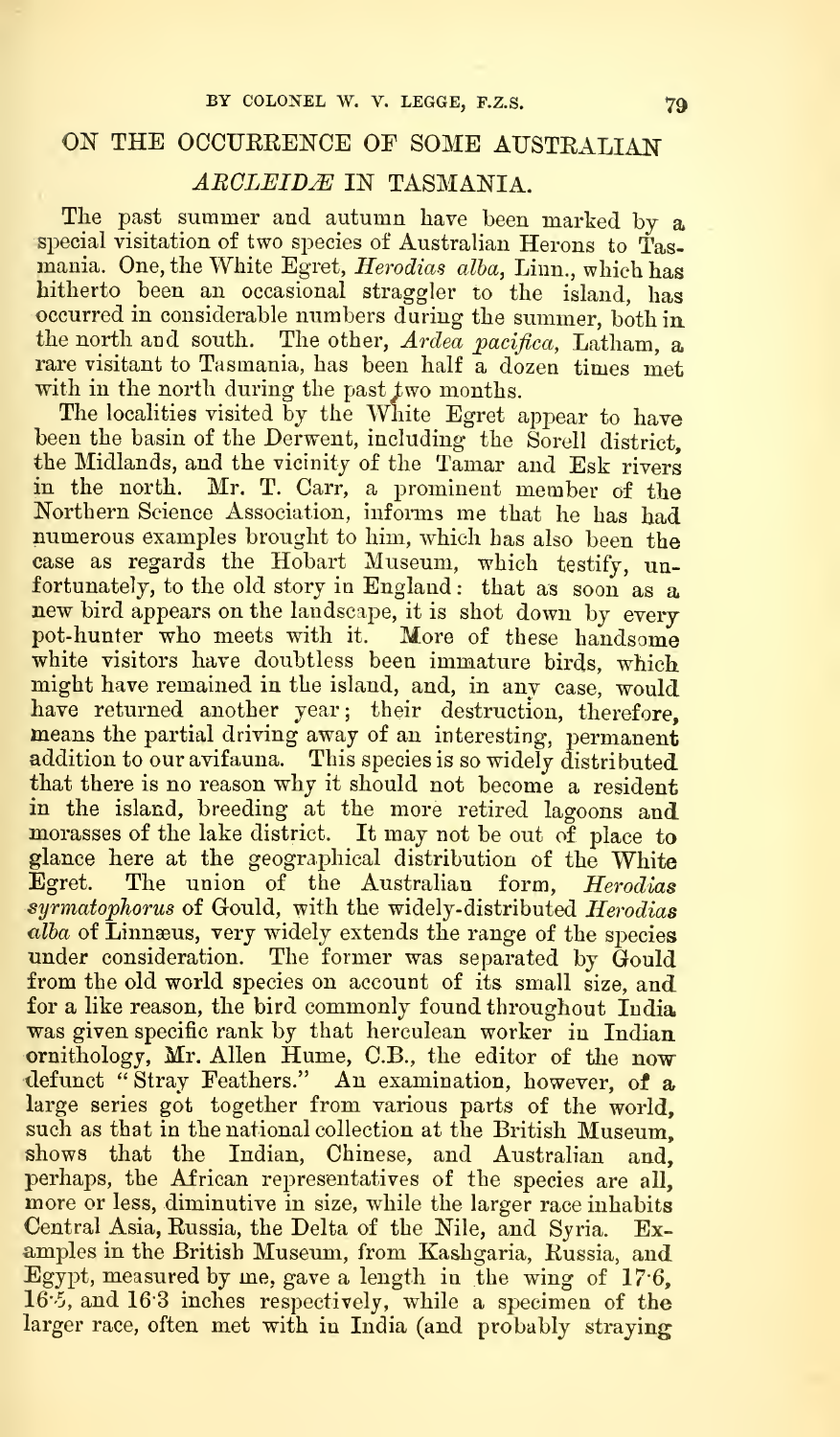south from Kashgaria), reached a length of of  $17:0$  inches in the wing. On the other hand, North African, Chinese, and Australian specimens measured in the wing, 14-7 to 15'5;  $14.2$  to  $14.75$ , and  $13.0$  inches respectively. Ceylonese examples again, give a length of  $13.5$  to  $15.0$  inches. There examples, again, give a length of  $13.5 \text{ to } 15.0 \text{ inches.}$ is, in fact, a regular gradation from the Australian, Chinese, and Indian races to the birds inhabiting the cooler districts above-mentioned, the large examples found occasionally in tropical localities being either local birds, abnormal in size, or wanderers from contiguous cool countries. As regards Tasmanian examples, the measurements of the wing, supplied to me by Mr. Carr, are 13.75 to 14.0 inches, which correspond wtih those of the smaller races noticed above.

The White Egret ranges from South Africa, along both coasts of the continent to the North, bordering on the Delta of the Nile. It is tolerably common in Russia, and Central and Southern Europe, breeding in the great marshes of Hungary. In France and Spain, however, it is rare, and appears to be absent from Portugal, though found farther west in the Azores. To Great Britain it is a straggler. Coming now to Asia, we find it common in Asia Minor, and occurring in Persia, whence it ranges through Central and Highland Asia, and along the great Chinese rivers to the coast, and thence to the island of Formosa, where Swinhoe procured it. Southwards it extends into India, Ceylon, and the islands of the Bay of Bengal, passing down the Malay Peninsula, and ranging through the islands of Malayana to Australia. In the latter continent it appears in Dr. Eamsay's " Distribution List," as very widely scattered round the coasts of all the colonies, and it extends inland to Riverina, though this author does not record it from the far interior.

The second species under notice, Ardea pacifica, Latham, appears to have visited the island in a small flock during the autumn, and then spread over the northern districts. Mr. Carr informs me that it was recently shot at the Lake River, on the Tamar, and at Stanley, within the space of <sup>a</sup> day or two. On the- 24th ult. <sup>I</sup> procured an adult female on my own estate at Cullenswood. It was frequenting some temporary rain pools in a paddock not far from the house, and was very shy, but by stalking it in long grass I managed to get a shot and pro cured it.

The Pacific Heron is a handsome species, with great expanse of wing for the size of its body, which gives it a heavy, flopping flight. The measurements and description of my specimens are as follow:—Length,  $300$  inches; wing,  $15.75$ ; tail,  $5.25$ ; tarsus,  $5.0$ ; middle toe,  $2.75$ ; bill, tip to gape, 4-4. It is mottled greenish slate ; orbitar skin, duskybluish; upper mandible and sides of lower, black; base beneath, fleshy whitish; legs and feet, black.